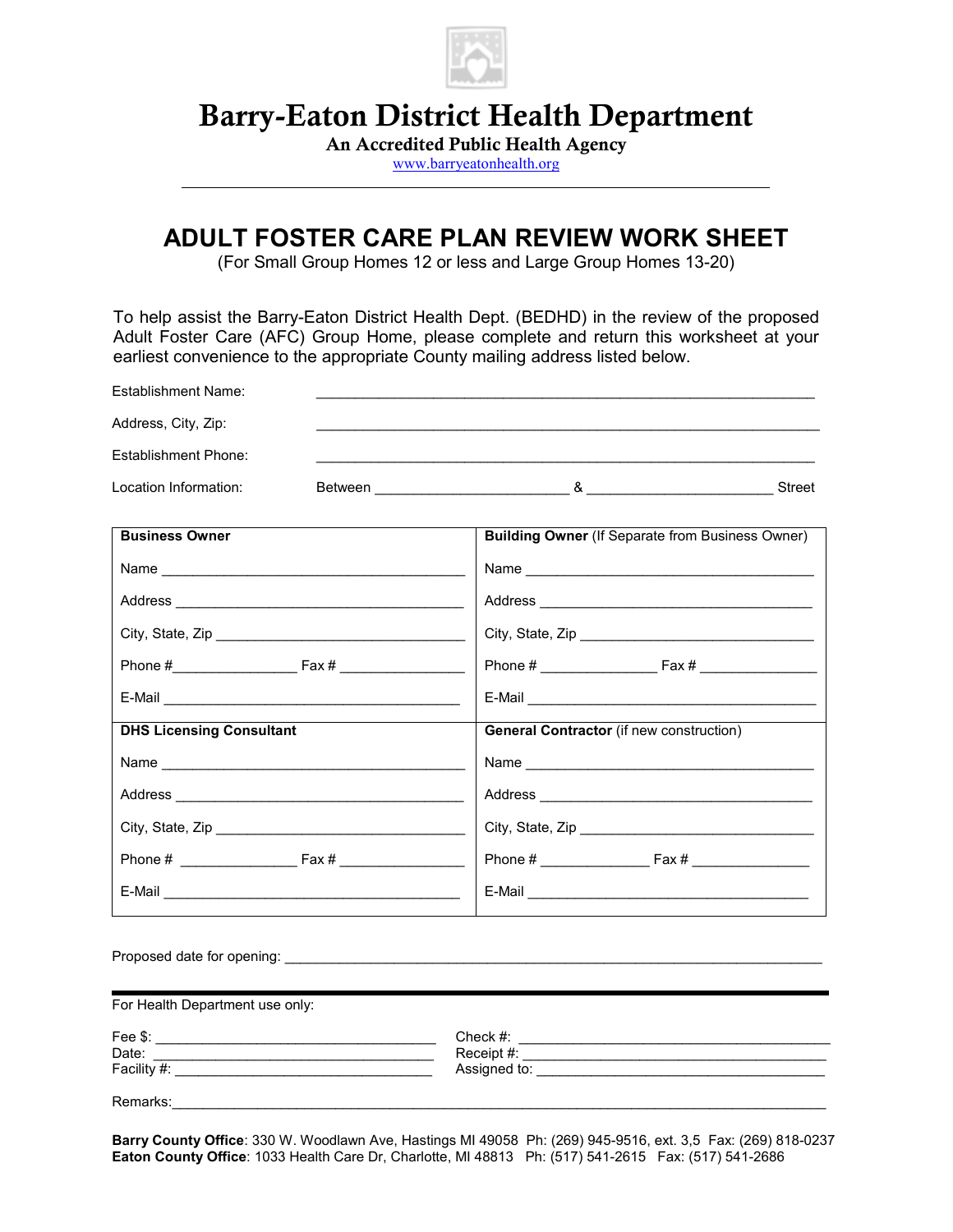### General Information

Adult Foster Care Facility (mark which license type applies):

**EXECUTE:** Small Group Home (12 or less residents)

Large Group Home (13-20 residents)

Are there resident bedrooms on any upper or lower level of the home? Yes No

If Yes, then specify the number of bedrooms \_\_\_\_\_ and number of residents \_\_\_\_\_

Number of employee and volunteer staff on the premises each day

### Building and Site Plan Review Information

#### Provide either architecturally designed plans or scaled (1/8" or 1/4" = 1 ft.) drawings using a straight line ruler that show:

- The interior rooms of the building (labeled), including the location of all food service equipment and water fixtures (hand sinks, dish sinks, dishmachine, mop sink, laundry washing machine, etc.).
- The footprint of the building, including the location of the street entrance and parking lot, garbage dumpster, and if applicable, the on-site well and septic system.

|  |  | <b>Water Supply and Sewage Disposal</b> |
|--|--|-----------------------------------------|
|--|--|-----------------------------------------|

Will the water supply be: \_\_\_ Municipal \_\_\_ Existing On-Site Well \_\_\_ New On-Site Well

Will the Sewage disposal system be: \_\_\_ Municipal \_\_\_ On-Site System

### Plumbing Fixtures

(specify the number of fixtures in each bathroom)

| <b>Fixture Count</b> | <b>Bathroom #1</b> | <b>Bathroom #2</b> | <b>Bathroom #3</b> |
|----------------------|--------------------|--------------------|--------------------|
| Handsinks            |                    |                    |                    |
| <b>Toilets</b>       |                    |                    |                    |
| Shower/Tub           |                    |                    |                    |
| Mop sink             |                    |                    |                    |
| Laundry machine      |                    |                    |                    |
| Dishwasher           |                    |                    |                    |
| Dishwashing sinks    |                    |                    |                    |

Specify the location(s) of all bathroom(s): Bathroom #1: \_\_\_\_\_\_\_\_\_\_\_\_\_\_\_\_\_\_\_\_\_\_\_\_\_\_\_\_\_\_\_\_\_\_\_\_\_\_\_\_\_\_\_\_\_\_\_\_\_\_\_\_\_\_\_\_\_\_\_\_\_\_

Bathroom #2: **with a strategies of the strategies of the strategies of the strategies of the strategies of the strategies of the strategies of the strategies of the strategies of the strategies of the strategies of the str** 

Bathroom #3: \_\_\_\_\_\_\_\_\_\_\_\_\_\_\_\_\_\_\_\_\_\_\_\_\_\_\_\_\_\_\_\_\_\_\_\_\_\_\_\_\_\_\_\_\_\_\_\_\_\_\_\_\_\_\_\_\_\_\_\_\_\_

#### Hot Water Heater Specifications:

| 1) Fuel Type (circle):         | Gas | Electric | 2) Btuh or kW output rating per hour: |
|--------------------------------|-----|----------|---------------------------------------|
| 3) Storage capacity (gallons): |     |          | 4) Recovery Rate per hour:            |

Is the hot water heater equipped with a thermostat and pressure relief valve? Yes No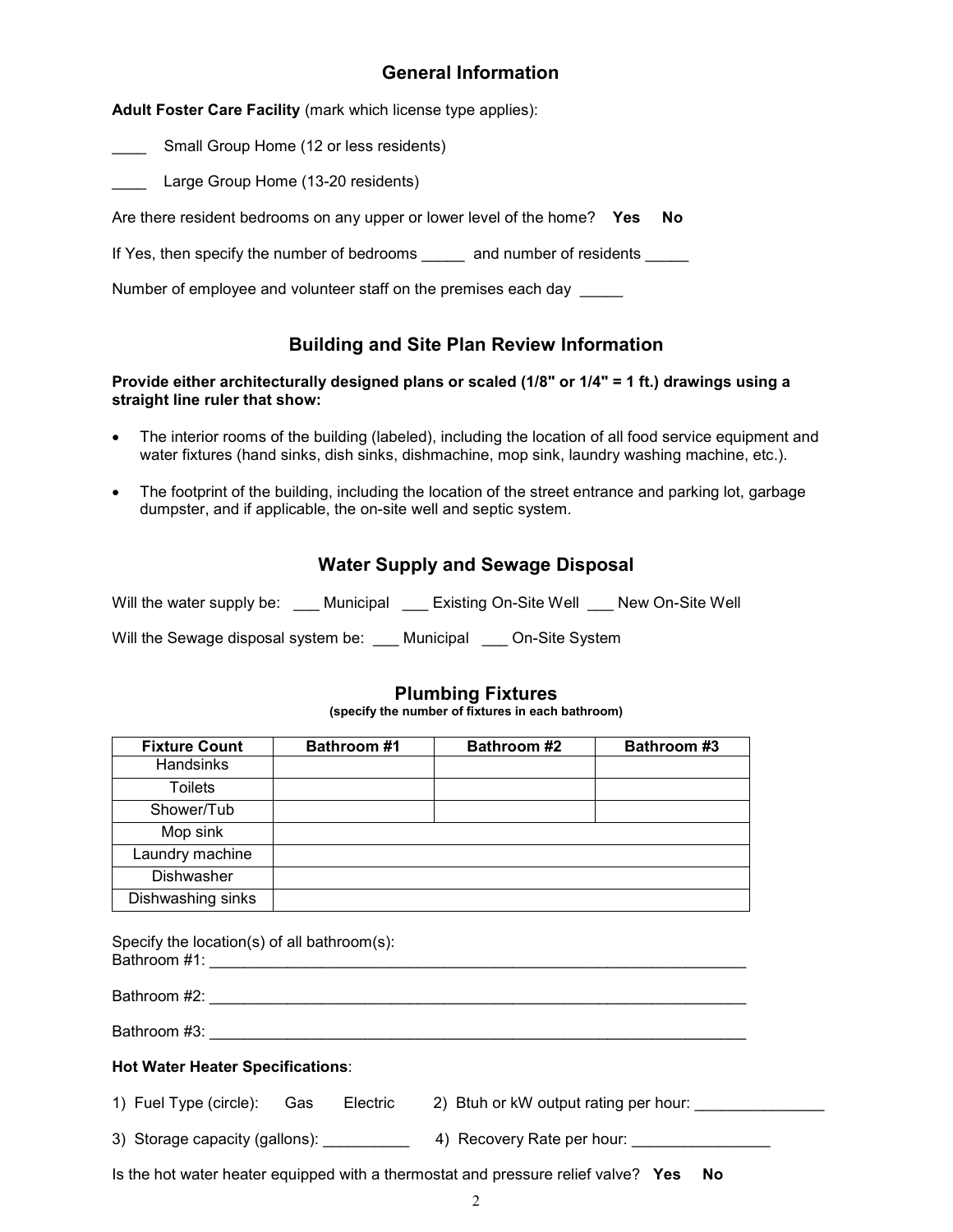### Building Premises

#### Stairways, Ramps, and Porches

Do all stairways/ramps (interior and exterior) have sturdy handrails at the required height (30-34 inches) above the stair tread/ramp surface? Yes No

Do all staircases have uniform risers and stair treads? Yes No

Do all porches and decks (greater than 8 inches above grade) have effective barriers to prevent against falls as well as handrails on the open sides? Yes No

### Interior Living Space

#### Room Finish Schedule

Use the number key below to specify the materials being used. This section doesn't need to be completed if already specified on the plans to be submitted.

| Room                     | Floor | Walls | Ceiling |
|--------------------------|-------|-------|---------|
| Kitchen/Food Preparation |       |       |         |
| Food Storage             |       |       |         |
| Bathroom(s)              |       |       |         |
| Bedroom(s)               |       |       |         |
| Multipurpose/Rec. Room   |       |       |         |

Note: All flooring in the food preparation, food storage, and utensil-washing areas must be a non-absorbent and washable material (No Carpeting is allowed).

Interior Finishes:

|                | Ceramic Tile                              | 9  | Fiberglass reinforced panel (FRP)         |
|----------------|-------------------------------------------|----|-------------------------------------------|
| $\overline{2}$ | Quarry Tile                               | 10 | Stainless steel                           |
| 3              | Commercial grade vinyl composition tile   | 11 | Filled block with epoxy painted or glazed |
|                |                                           |    | surface                                   |
| 4              | Commercial grade vinyl composition sheets | 12 | Enamel coated Steel (or other corrosion   |
|                |                                           |    | resistant surface)                        |
| 5              | Carpet                                    | 13 | Aluminum (Heavy Gauge)                    |
| 6              | Sealed concrete                           | 14 | Acoustic ceiling tile                     |
|                | Painted drywall                           | 15 | Vinyl clad drop-in ceiling tile           |
| 8              | Epoxy painted drywall                     | 16 | Plastic laminate                          |

Total square footage of "communal" living space within the home (excludes: kitchen, bedrooms, bathrooms, hallways, and storage areas):

#### Temperature, Ventilation, and Lighting

 $\mathcal{L}_\mathcal{L} = \{ \mathcal{L}_\mathcal{L} \mid \mathcal{L}_\mathcal{L} \in \mathcal{L}_\mathcal{L} \}$  , where  $\mathcal{L}_\mathcal{L} = \{ \mathcal{L}_\mathcal{L} \mid \mathcal{L}_\mathcal{L} \in \mathcal{L}_\mathcal{L} \}$ 

The Home's hot water temperature must be maintained between 105 and 120 degrees Fahrenheit. How will this be monitored for resident safety?

\_\_\_\_\_\_\_\_\_\_\_\_\_\_\_\_\_\_\_\_\_\_\_\_\_\_\_\_\_\_\_\_\_\_\_\_\_\_\_\_\_\_\_\_\_\_\_\_\_\_\_\_\_\_\_\_\_\_\_\_\_\_\_\_\_\_\_\_\_\_\_\_\_\_\_\_\_\_\_\_\_\_\_

| For facilities having hot water radiant heat, Are all resident occupied areas protected against direct skin |  |  |  |  |
|-------------------------------------------------------------------------------------------------------------|--|--|--|--|
| contact with steam radiators and associated hot water piping? Yes No                                        |  |  |  |  |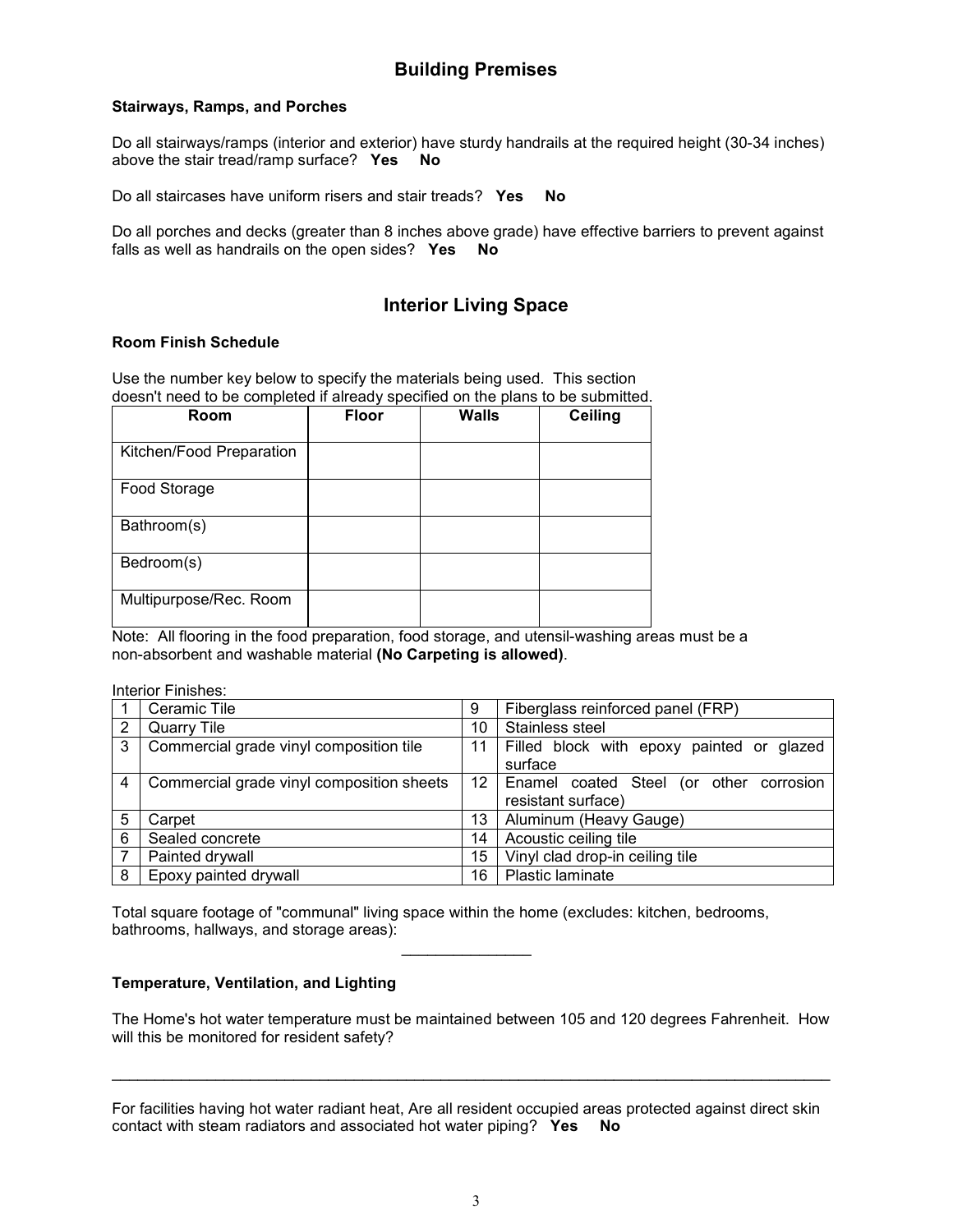Is the home's central heating system capable of maintaining all resident occupied rooms at a temperature range between 68 and 72 degrees Fahrenheit? Yes No

Will all habitable rooms of the home have openable windows with screening? Yes No

If No, will the home be equipped with central air-conditioning? Yes No

Are all living, sleeping, hallway, storage, bathroom, and kitchen areas well lighted? Yes No

#### **Bathrooms**

Do all resident showers/tubs have non-skid surfacing and sturdy hand rails? Yes No

Are the bathrooms equipped with (circle): mechanical exhaust ventilation screened windows

Are all toilets, bathtubs, and showers provided with the means for resident privacy? Yes No

#### Bedrooms

Number of single occupancy bedrooms:  $\qquad ; \geq 80$  square feet of floor space/bedroom? Yes No

Number of multiple occupancy bedrooms:  $\qquad \qquad$   $; \geq 65$  square feet of floor space/bed? Yes No

Are all bedroom doors equipped with non-locking door knobs/hardware on the interior side? Yes No

#### Household Hazardous Chemicals/Materials

Where will all household chemicals and any hazardous materials be "securely" kept on the premises?

### Food Service

 $\_$  , and the set of the set of the set of the set of the set of the set of the set of the set of the set of the set of the set of the set of the set of the set of the set of the set of the set of the set of the set of th

#### What best describes the type of food service operations at the AFC Home (mark all that apply)?

- Prepackaged or frozen food products with limited preparation.
- Fresh, prepackaged, or frozen products with limited to moderate preparation.
- Meals involving multiple steps of preparation and/or initial cooking.
- \_\_\_ Other (explain): \_\_\_\_\_\_\_\_\_\_\_\_\_\_\_\_\_\_\_\_\_\_\_\_\_\_\_\_\_\_\_\_\_\_\_\_\_\_\_\_\_\_\_\_\_\_\_\_\_\_\_\_\_\_\_\_\_\_\_\_\_\_\_\_\_\_

Note: Submit a proposed meal plan (menu) and anticipated food sources (e.g. Sam's club, GFS) with the completed worksheet.

#### Food Service Equipment

Please list all food service appliances (refrigerators, freezers, stoves, dishwashers, etc.) and include the make and model numbers: \_\_\_\_\_\_\_\_\_\_\_\_\_\_\_\_\_\_\_\_\_\_\_\_\_\_\_\_\_\_\_\_\_\_\_\_\_\_\_\_\_\_\_\_\_\_\_\_\_\_\_\_\_\_\_\_\_\_\_\_\_\_\_\_\_\_\_\_\_\_\_\_\_\_\_\_\_\_\_\_\_\_\_

\_\_\_\_\_\_\_\_\_\_\_\_\_\_\_\_\_\_\_\_\_\_\_\_\_\_\_\_\_\_\_\_\_\_\_\_\_\_\_\_\_\_\_\_\_\_\_\_\_\_\_\_\_\_\_\_\_\_\_\_\_\_\_\_\_\_\_\_\_\_\_\_\_\_\_\_\_\_\_\_\_\_\_

\_\_\_\_\_\_\_\_\_\_\_\_\_\_\_\_\_\_\_\_\_\_\_\_\_\_\_\_\_\_\_\_\_\_\_\_\_\_\_\_\_\_\_\_\_\_\_\_\_\_\_\_\_\_\_\_\_\_\_\_\_\_\_\_\_\_\_\_\_\_\_\_\_\_\_\_\_\_\_\_\_\_\_

Will any food service "cooking" equipment have mechanical exhaust ventilation to the outside? Yes No

Will all refrigeration equipment have numerically scaled thermometers? Yes No

Will a metal-probe thermometer be provided for checking hot/cold food temperatures? Yes No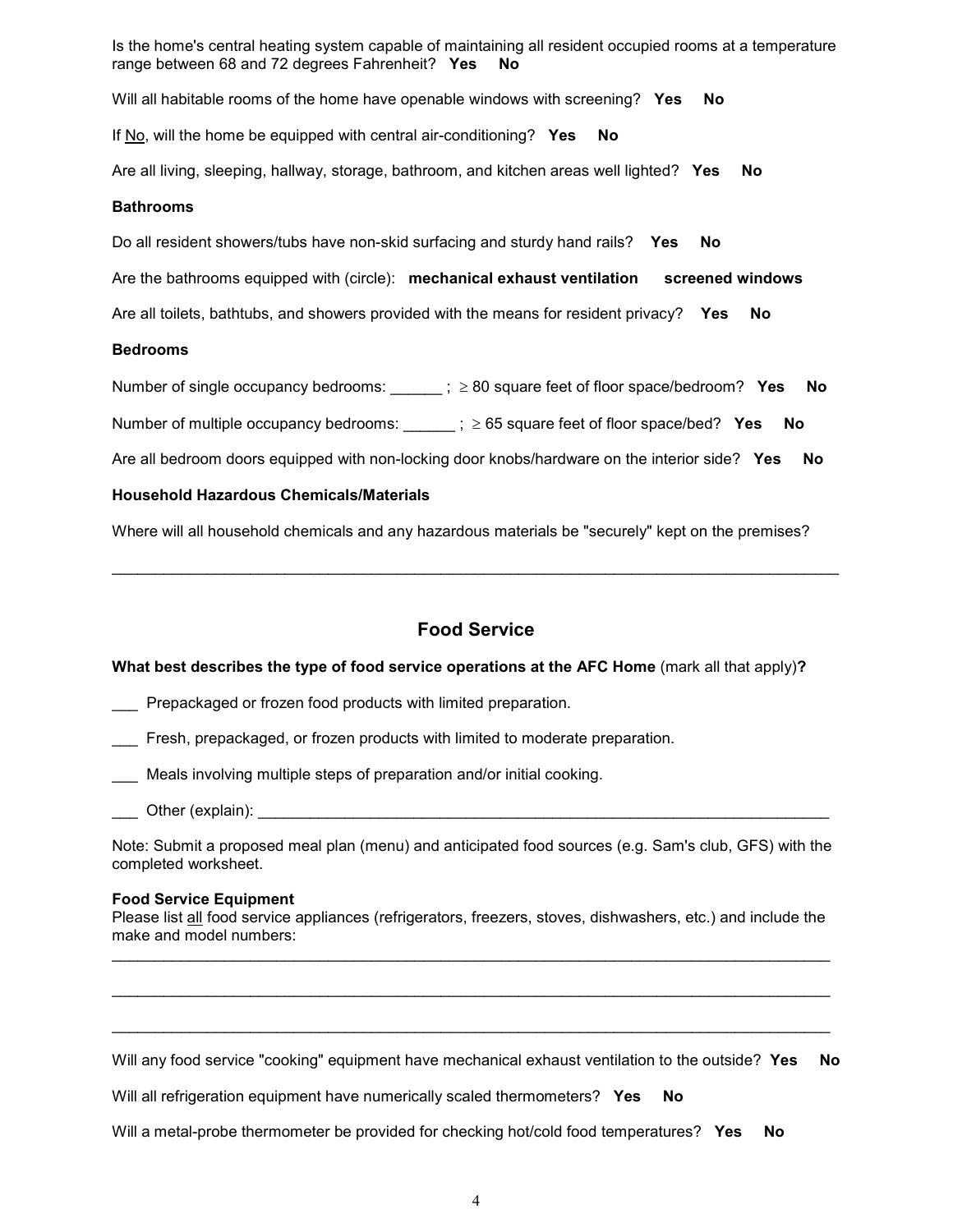#### Food Storage

In order to calculate the anticipated food storage needs of the Center for both refrigerated, frozen, and/or shelf stable foods, the following information is needed:

Estimated number of resident meals served per day \_\_\_\_\_

Estimated number of days between food restocking: \_\_\_\_\_ Refrig./Frozen food \_\_\_\_\_ Shelf stable food

Total cubic volume of refrigeration space provided \_\_\_\_\_ (cu. ft.)

Total cubic volume of freezer space provided \_\_\_\_\_ (cu. ft.)

Total square footage of dry storage space:

a) Total shelving length (ft.)  $\frac{1}{\sqrt{1-\frac{1}{\sqrt{1-\frac{1}{\sqrt{1-\frac{1}{\sqrt{1-\frac{1}{\sqrt{1-\frac{1}{\sqrt{1-\frac{1}{\sqrt{1-\frac{1}{\sqrt{1-\frac{1}{\sqrt{1-\frac{1}{\sqrt{1-\frac{1}{\sqrt{1-\frac{1}{\sqrt{1-\frac{1}{\sqrt{1-\frac{1}{\sqrt{1-\frac{1}{\sqrt{1-\frac{1}{\sqrt{1-\frac{1}{\sqrt{1-\frac{1}{\sqrt{1-\frac{1}{\sqrt{1-\frac{1}{\sqrt{1-\frac{1}{\sqrt{1$ 

b) Interior room length (ft.)  $\frac{1}{\sqrt{1-\frac{1}{\sqrt{1-\frac{1}{\sqrt{1-\frac{1}{\sqrt{1-\frac{1}{\sqrt{1-\frac{1}{\sqrt{1-\frac{1}{\sqrt{1-\frac{1}{\sqrt{1-\frac{1}{\sqrt{1-\frac{1}{\sqrt{1-\frac{1}{\sqrt{1-\frac{1}{\sqrt{1-\frac{1}{\sqrt{1-\frac{1}{\sqrt{1-\frac{1}{\sqrt{1-\frac{1}{\sqrt{1-\frac{1}{\sqrt{1-\frac{1}{\sqrt{1-\frac{1}{\sqrt{1-\frac{1}{\sqrt{1-\frac{1}{\sqrt{1-\$ 

Note: All shelf stable food must be stored at least six (6) inches off the floor.

#### Food Preparation

Please mark the food processes and list the foods associated with those processes that will be conducted at the AFC Home.

| Yes | No | Food<br>Process                                                                | <b>Meat Products</b><br>(poultry, fish, beef, pork) | Dairy Products<br>(also include soymilk) | <b>Fresh Produce</b><br>(fruits, vegetables, legumes) |
|-----|----|--------------------------------------------------------------------------------|-----------------------------------------------------|------------------------------------------|-------------------------------------------------------|
|     |    | Served<br>Raw*                                                                 | Not Applicable (NA)                                 |                                          |                                                       |
|     |    | Cooking<br>(doesn't involve<br>rethermalizing<br>of prepackaged<br>food)       |                                                     |                                          |                                                       |
|     |    | Hot Holding<br>(≥140° F.)                                                      |                                                     |                                          |                                                       |
|     |    | Colding<br>Holding<br>(≤41° F.)                                                |                                                     |                                          |                                                       |
|     |    | Cooling<br>(140°F. to 70<br>within 2 hours;<br>70° F. to 41<br>within 4 hours) |                                                     |                                          |                                                       |
|     |    | Reheating<br>for<br>immediate<br>service                                       |                                                     |                                          |                                                       |

List any foods that will be prepared a day or more in advance: \_\_\_\_\_\_\_\_\_\_\_\_\_\_\_\_\_\_\_\_\_\_\_\_

| Will vegetable produce be cleaned on-site? Yes No |
|---------------------------------------------------|
|---------------------------------------------------|

If Yes, then specify which sink will be designated for produce cleaning: \_\_\_\_\_\_\_\_\_\_\_\_\_\_\_\_\_\_\_\_\_\_\_\_\_\_\_

 $\_$  , and the set of the set of the set of the set of the set of the set of the set of the set of the set of the set of the set of the set of the set of the set of the set of the set of the set of the set of the set of th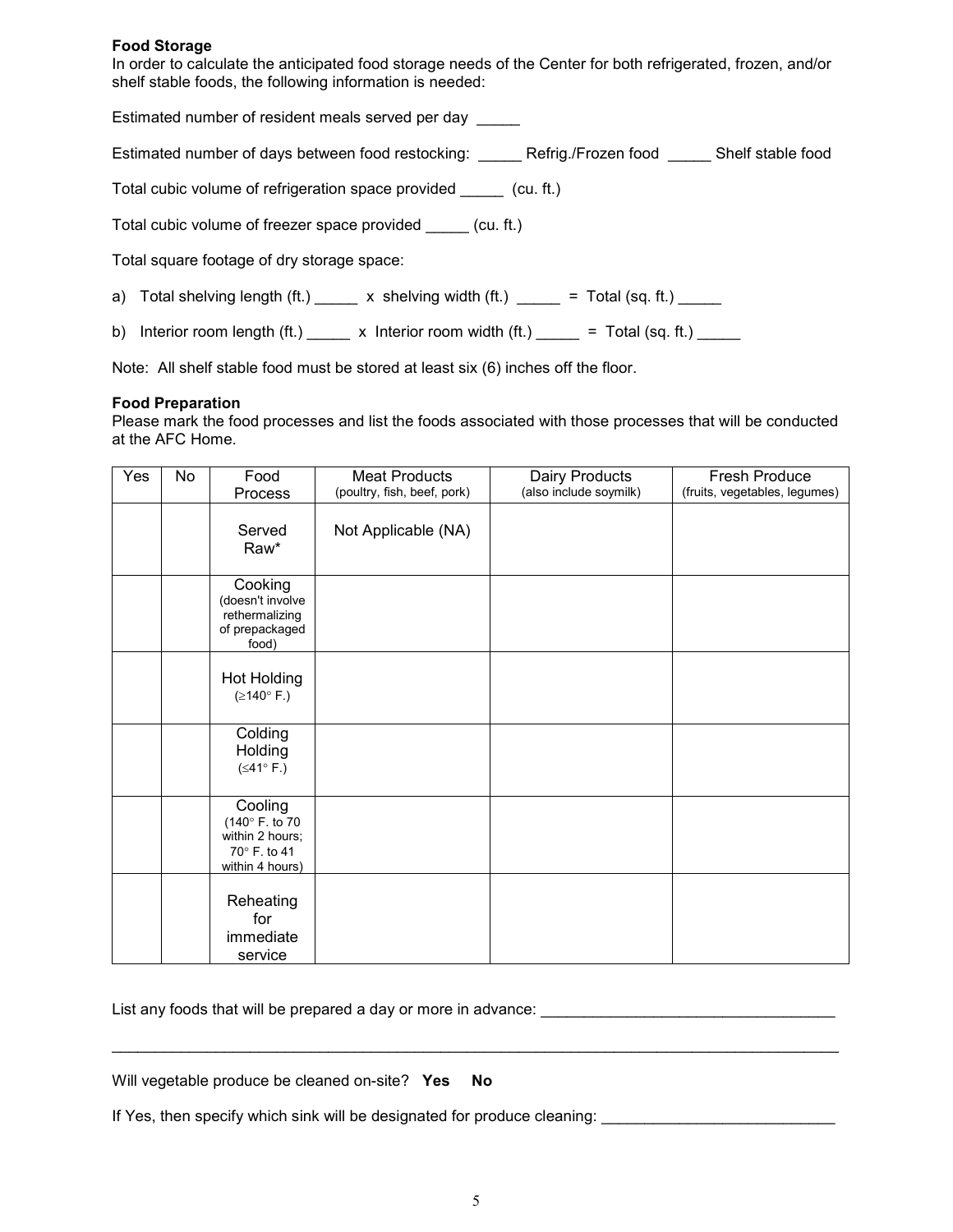| How will staff avoid bare-hand contact with ready-to-eat foods (mark all that apply)?                                                                                      |
|----------------------------------------------------------------------------------------------------------------------------------------------------------------------------|
| _____ Disposable Gloves ________ Suitable Utensils _________ Other: ___________________                                                                                    |
| What potentially hazardous foods (if any) will be date marked as to when to discard if not used up within                                                                  |
|                                                                                                                                                                            |
| What methods (if applicable) will be used for thawing frozen food (mark all that apply)?                                                                                   |
| _____ Refrigerator _______ Microwave _______ Cooked from frozen _______ Running Water                                                                                      |
| What methods (if applicable) will be used for cooling potentially hazardous food (mark all that apply)?                                                                    |
| _____ Shallow pans in refrigerator ________ lce bath _____ lce paddles _______ Volume reduction                                                                            |
| What methods (if applicable) will be used for reheating potentially hazardous food (mark all that apply)?                                                                  |
| Microwave _______Stovetop ________ Oven ________ Other (explain): _______________                                                                                          |
| <b>Cleaning and Sanitization</b><br>This section applies to hand hygiene, dishwashing, and cleaning of in-place equipment.                                                 |
| Do all designated hand sink(s) have posted guidelines for how to properly wash hands? Yes<br><b>No</b>                                                                     |
| What type of dishwashing method(s) will be provided (mark all that applies)?                                                                                               |
| _____ 3-Compartment sink ______ Commercial Dishmachine ______ Residential Dishmachine (w/hot<br>water sanitizing cycle)                                                    |
| Size of 3-comp. sink basins: Length (inches) _____ x Width (inches) _____ x Height (inches) _____                                                                          |
| What type of sanitizing methods will be provided:                                                                                                                          |
| 3-Compartment sink (mark chemical sanitizer used): Chlorine Bleach _____<br>Quat.                                                                                          |
| Does the home have a test kit for measuring chemical sanitizer concentrations? Yes<br>No                                                                                   |
| Does the "residential" dishmachine meet NSF standard 184 for sanitizing foodware?<br>Yes<br>No<br>ΝA<br>(Look for a NSF sticker on the inside door of the machine.)        |
| How will "food-contact" surfaces of either in-place equipment or equipment too large for the 3-<br>compartment sink basins/dishmachine be cleaned and sanitized (explain)? |
|                                                                                                                                                                            |
|                                                                                                                                                                            |
|                                                                                                                                                                            |

# Pest Control

 $\_$  , and the set of the set of the set of the set of the set of the set of the set of the set of the set of the set of the set of the set of the set of the set of the set of the set of the set of the set of the set of th

Does the home have an integrated pest management (IPM) plan that involves a certified Pest Control Operator:

### Yes No

If Yes, then name the Pest Control Company: \_\_\_\_\_\_\_\_\_\_\_\_\_\_\_\_\_\_\_\_\_\_\_\_\_\_\_\_\_\_\_\_\_\_\_\_\_\_\_\_\_\_\_\_\_\_\_\_\_\_\_